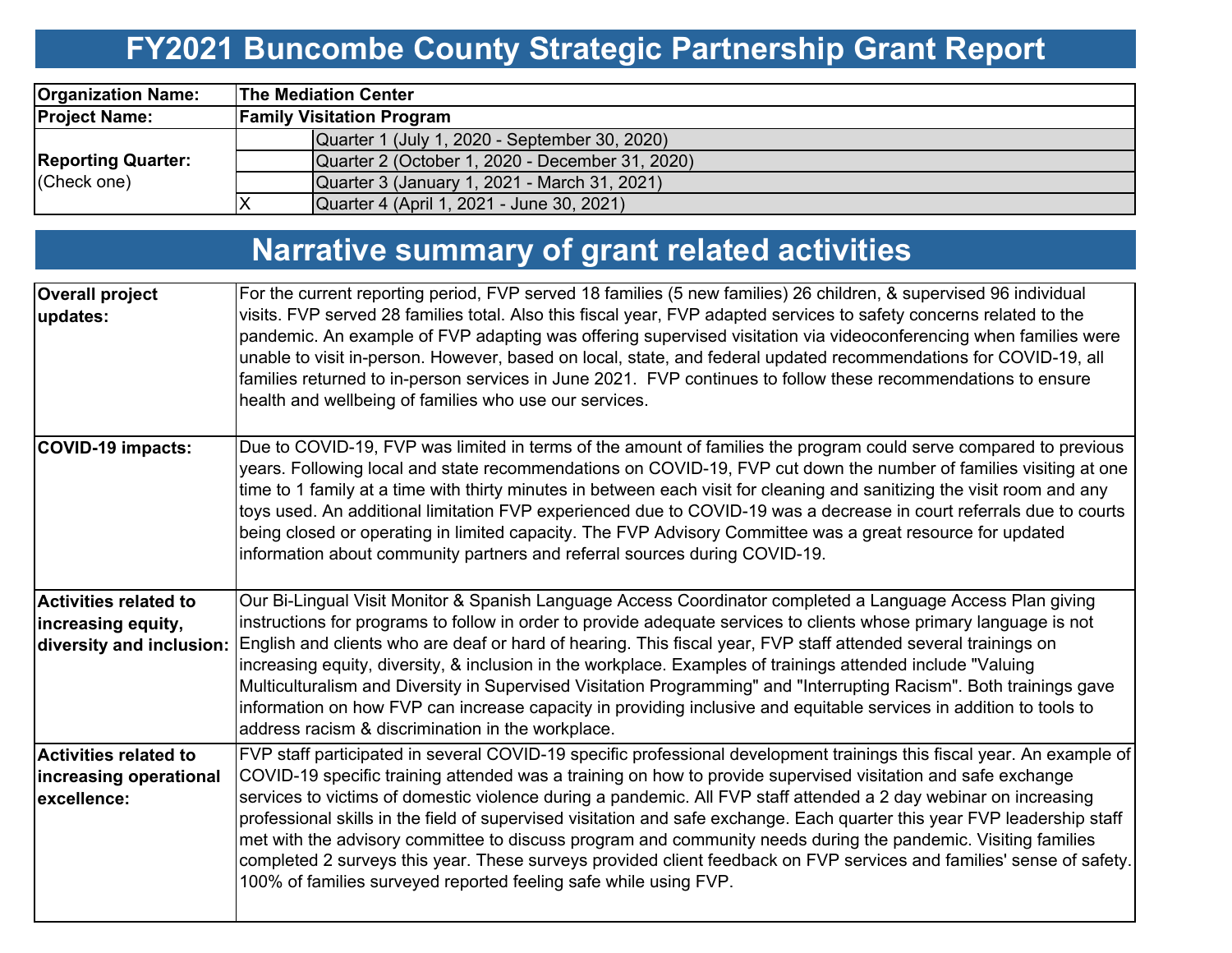## **FY2021 Buncombe County Strategic Partnership Grant Report**

| <b>Organization Name:</b>                | <b>The Mediation Center</b>                     |  |  |  |  |  |  |
|------------------------------------------|-------------------------------------------------|--|--|--|--|--|--|
| <b>Project Name:</b>                     | <b>Family Visitation Program</b>                |  |  |  |  |  |  |
| <b>Reporting Quarter:</b><br>(Check one) | Quarter 1 (July 1, 2020 - September 30, 2020)   |  |  |  |  |  |  |
|                                          | Quarter 2 (October 1, 2020 - December 31, 2020) |  |  |  |  |  |  |
|                                          | Quarter 3 (January 1, 2021 - March 31, 2021)    |  |  |  |  |  |  |
|                                          | Quarter 4 (April 1, 2021 - June 30, 2021)       |  |  |  |  |  |  |

### **Progress toward annual goals**

|                                                   | Please only include new data for the specific quarter |                  |                  |                  |                  |                                                 |
|---------------------------------------------------|-------------------------------------------------------|------------------|------------------|------------------|------------------|-------------------------------------------------|
| <b>Measure</b>                                    | <b>Annual Goal</b>                                    | <b>Quarter 1</b> | <b>Quarter 2</b> | <b>Quarter 3</b> | <b>Quarter 4</b> | <b>Progress</b><br>toward<br><b>Annual Goal</b> |
| # of families served in supervised visit and safe |                                                       |                  |                  |                  |                  |                                                 |
| child exchange                                    | 40                                                    | 17               |                  | 4                |                  | 28                                              |
| # of parents demonstrating new parenting skills   | 20                                                    | 14               |                  |                  | 3                | 19                                              |
| $#$ of instances of violence or abuse in the      |                                                       |                  |                  |                  |                  |                                                 |
| program                                           |                                                       |                  |                  |                  |                  |                                                 |

#### **Comments:**

The year FVP served 28 families and supervised over 400 visits. Throughout this fiscal year the effects of COVID-19 impacted FVP services. State and local mandates on social distancing, limiting maximum capacity for indoor spaces, and health pre-screenings related to COVID-19 restricted FVP's services compared to previous years. Restrictions to FVP services looked like decreasing the number of families served at one time from 3 families to 1 family at a time and adding time between each visit to clean and sanitize for next family. In addition to changes in how families are scheduled, health concerns related to COVID-19 caused a spike in visit cancellations throughout this fiscal year. Restrictions on scheduling families and an increase in visit cancellations due to positive COVID-19 related health screenings prior to visits are significant changes to service provision than prior funding years. Despite these pandemic related changes, FVP continuously provided safe services to families in Buncombe County and 100% of families surveyed reported feeling safe while using supervised visitation and safe exchange.